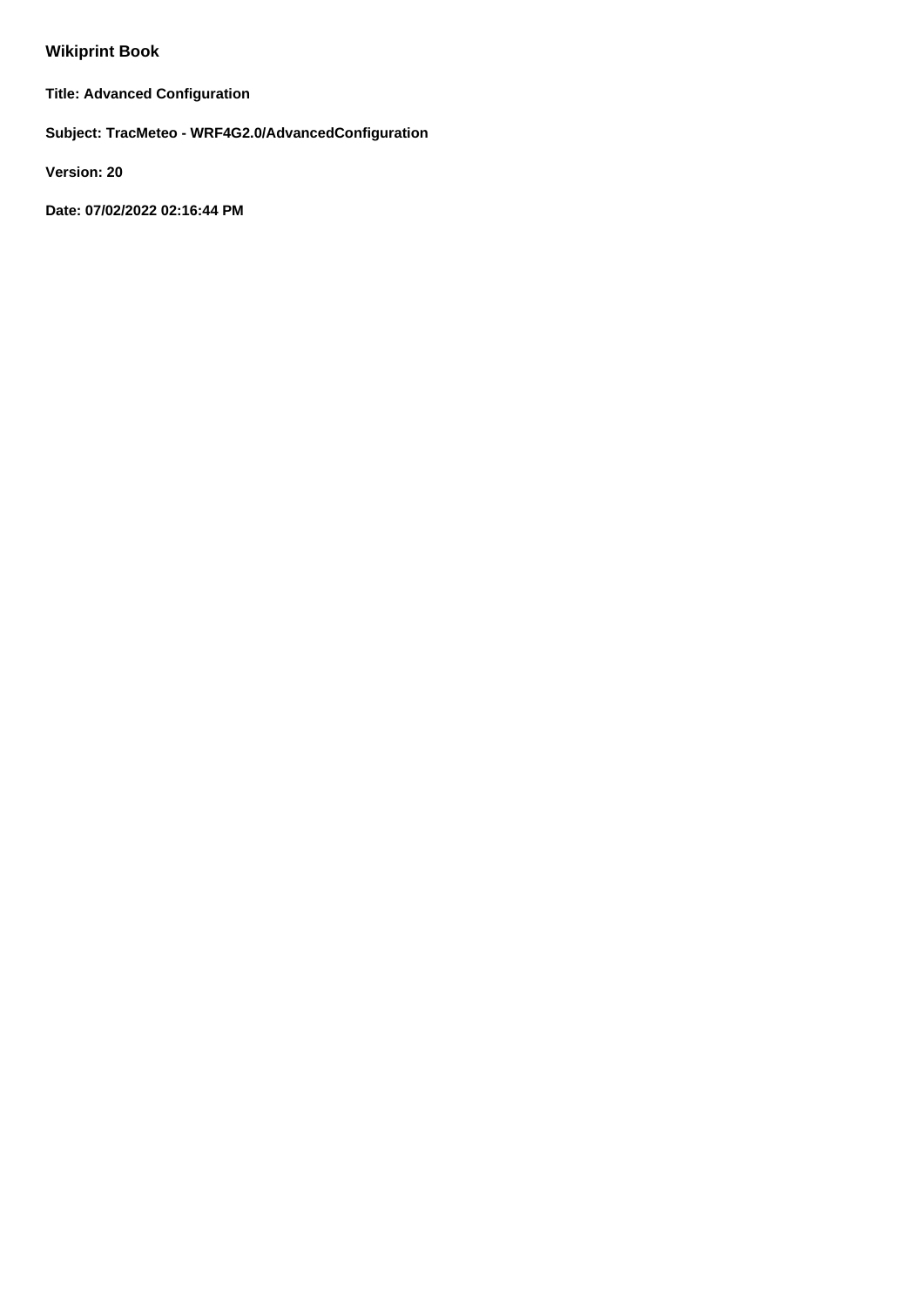## **Table of Contents**

## **Advanced Configuration 3**

Optional environment variables 3 Database configuration access 3 Logging configuration 3 Daemon configuration 4 Scheduler configuration 5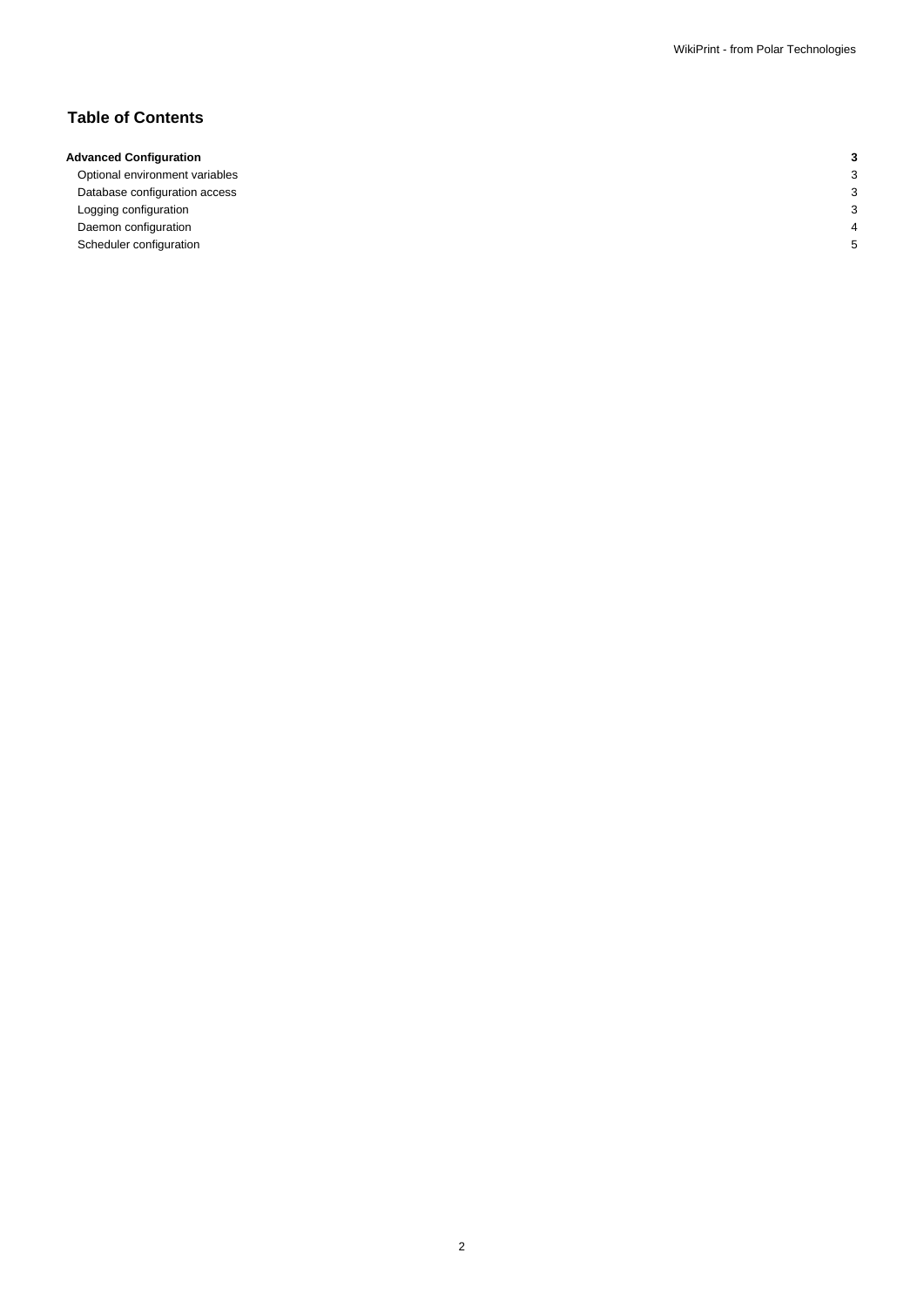## **Advanced Configuration**

## **Optional environment variables**

WRF4G uses the following environmental variables:

- WRF4G\_DIR: Directory for local configuration. If it is undefined, \$WRF4G\_DIR will be ~/.wrf4g.
- **EDITOR:** Select the editor to configure configuration files. vi editor is used by default.

#### **Database configuration access**

Edit by typing wrf4g conf database.

URL = sqlite:///path/to/<dbname>

Default configuration :

```
[DEFAULT]
URL = sqlite:///$HOME/.wrf4g/etc/wrf4g.db
```
### **Logging configuration**

Edit by typing wrf4g conf logger.

Configuration file for WRF4G logging. For more information about logging configuration directives, you should check out [?python logging configuration](http://docs.python.org/2/library/logging.config.html). Additionally,  $%$  (WRF4G\_DIR)s variable indicates where WRF4G configuration resides.

```
[loggers]
keys=root,drm4gIm,drm4gEm,drm4gTm,drm4gConfigure,drm4gManager,drm4gCommunicator
[handlers]
keys=handDrm4gIm,handDrm4gEm,handDrm4gTm,handConfigure,handManager,handCommunicator
[formatters]
keys=form01
[logger_root]
handlers=
[logger_drm4gIm]
handlers=handDrm4gIm
level=INFO
qualname=drm4g.core.im_mad
[logger_drm4gEm]
handlers=handDrm4gEm
level=INFO
qualname=drm4g.core.em_mad
[logger_drm4gTm]
handlers=handDrm4gTm
level=INFO
qualname=drm4g.core.tm_mad
[logger_drm4gConfigure]
handlers=handConfigure
level=INFO
qualname=drm4g.core.configure
```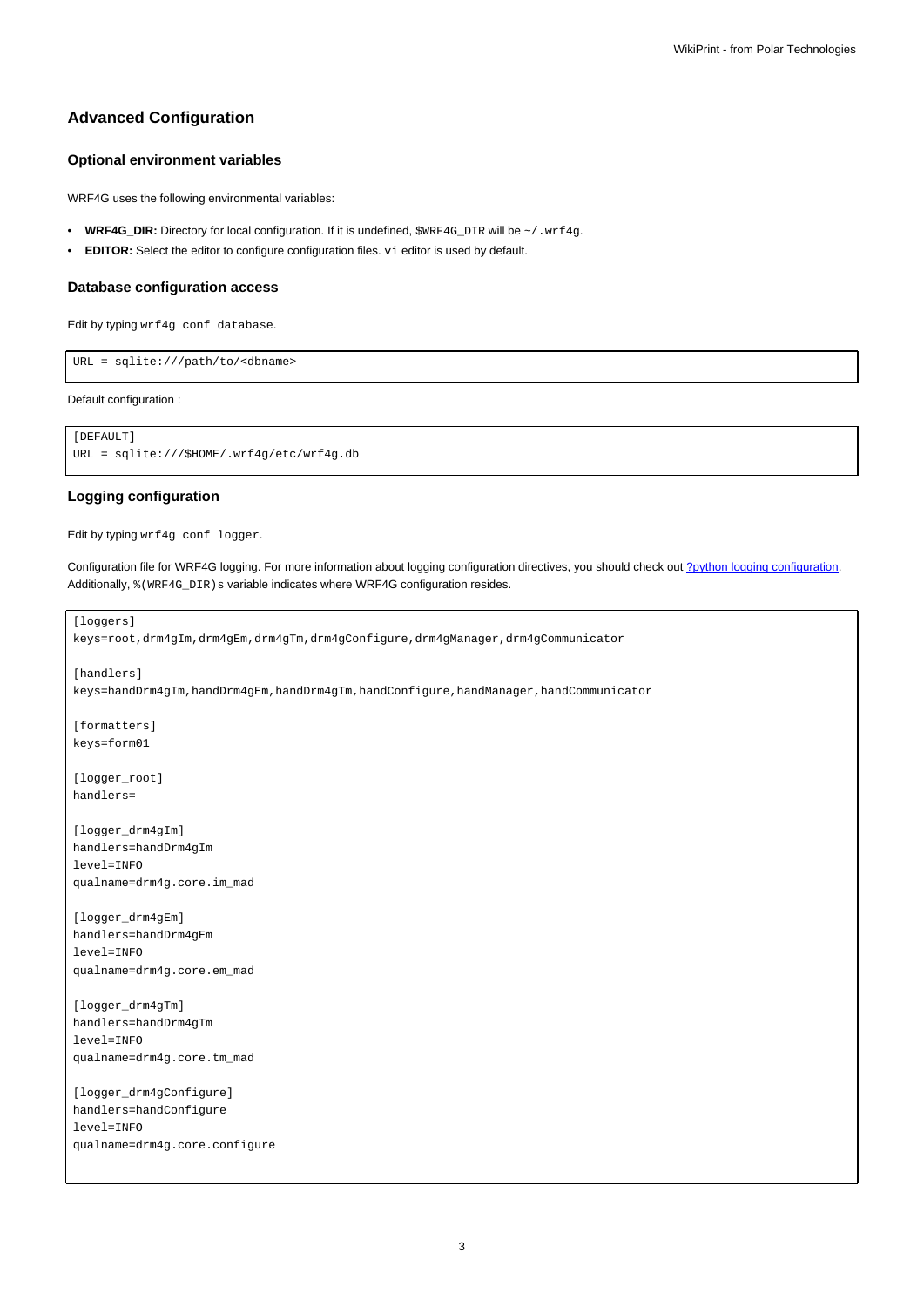[logger\_drm4gManager] handlers=handManager level=INFO qualname=drm4g.managers [logger\_drm4gCommunicator] handlers=handCommunicator level=INFO qualname=drm4g.communicators [handler\_handDrm4gIm] class=handlers.RotatingFileHandler level=INFO formatter=form01 args=('%(WRF4G\_DIR)s/var/log/drm4g\_im.log','w',5000000,4) [handler\_handDrm4gEm] class=handlers.RotatingFileHandler level=INFO formatter=form01 args=('%(WRF4G\_DIR)s/var/log/drm4g\_em.log','w',5000000,4) [handler\_handDrm4gTm] class=handlers.RotatingFileHandler level=INFO formatter=form01 args=('%(WRF4G\_DIR)s/var/log/drm4g\_tm.log','w',5000000,4) [handler\_handConfigure] class=handlers.RotatingFileHandler level=INFO formatter=form01 args=('%(WRF4G\_DIR)s/var/log/drm4g\_configure.log','w',5000000,4) [handler\_handManager] class=handlers.RotatingFileHandler level=INFO formatter=form01 args=('%(WRF4G\_DIR)s/var/log/drm4g\_manager.log','w',5000000,4) [handler\_handCommunicator] class=handlers.RotatingFileHandler level=INFO formatter=form01 args=('%(WRF4G\_DIR)s/var/log/drm4g\_communicator.log','w',5000000,4)

```
[formatter_form01]
format=%(asctime)s %(levelname)-9s %(name)-8s %(message)s
```
## **Daemon configuration**

Edit by typing wrf4g conf daemon.

General configuration:

- **GWD\_PORT:** Daemon port.( Default value is 6725 )
- **MAX\_NUMBER\_OF\_CLIENTS:** Number of connections. (Default value is 50 )

Size of pools: